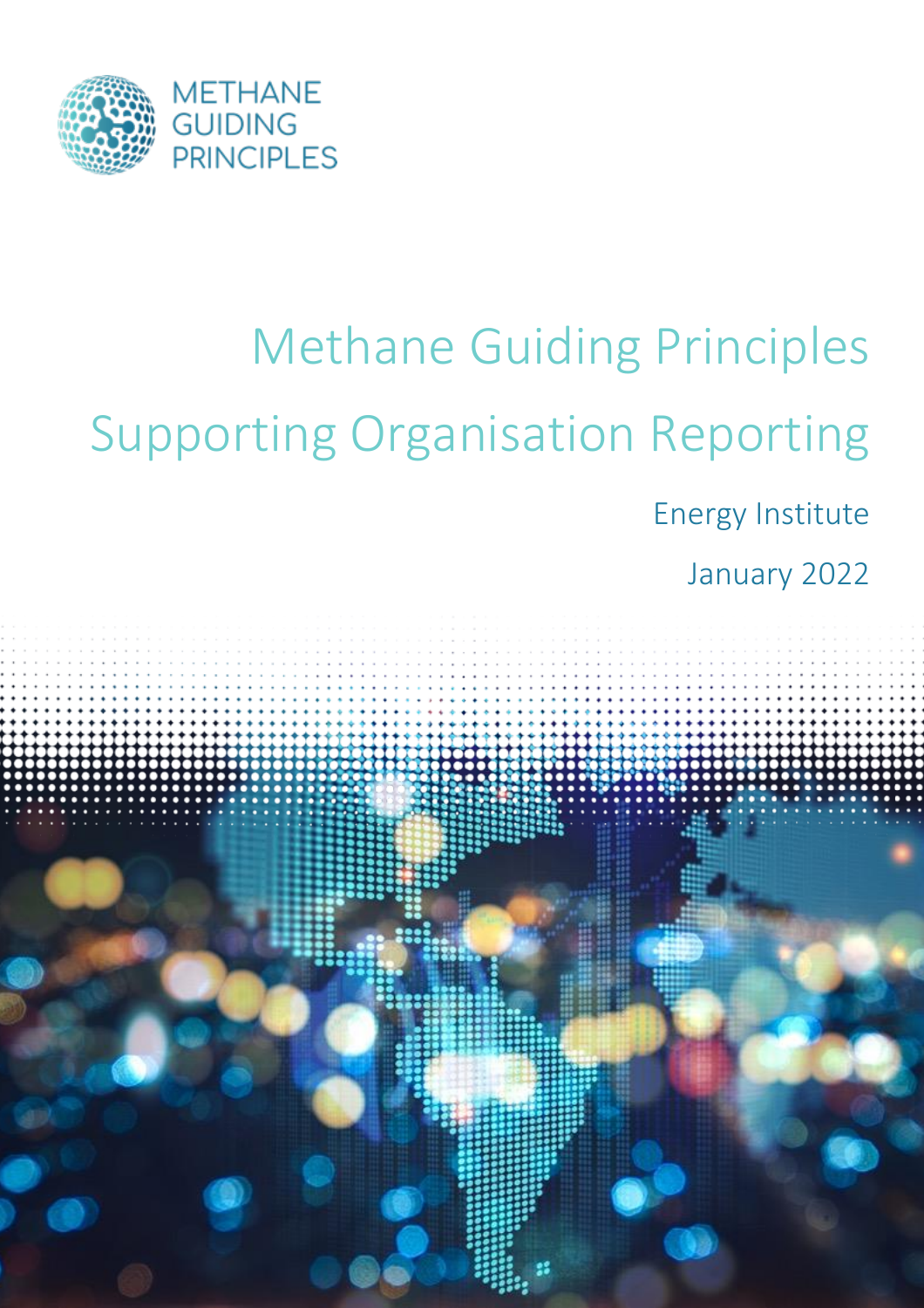

**COMPANY: Energy Institute YEAR OF JOINING METHANE GUIDING PRINCIPLES: February 2019 SENIOR REPRESENTATIVE: Dr Nick Wayth CEng FEI FIMechE, EI Chief Executive WORKING LEVEL REPRESENTATIVE: Nick Turton FEI, EI External Affairs Director**

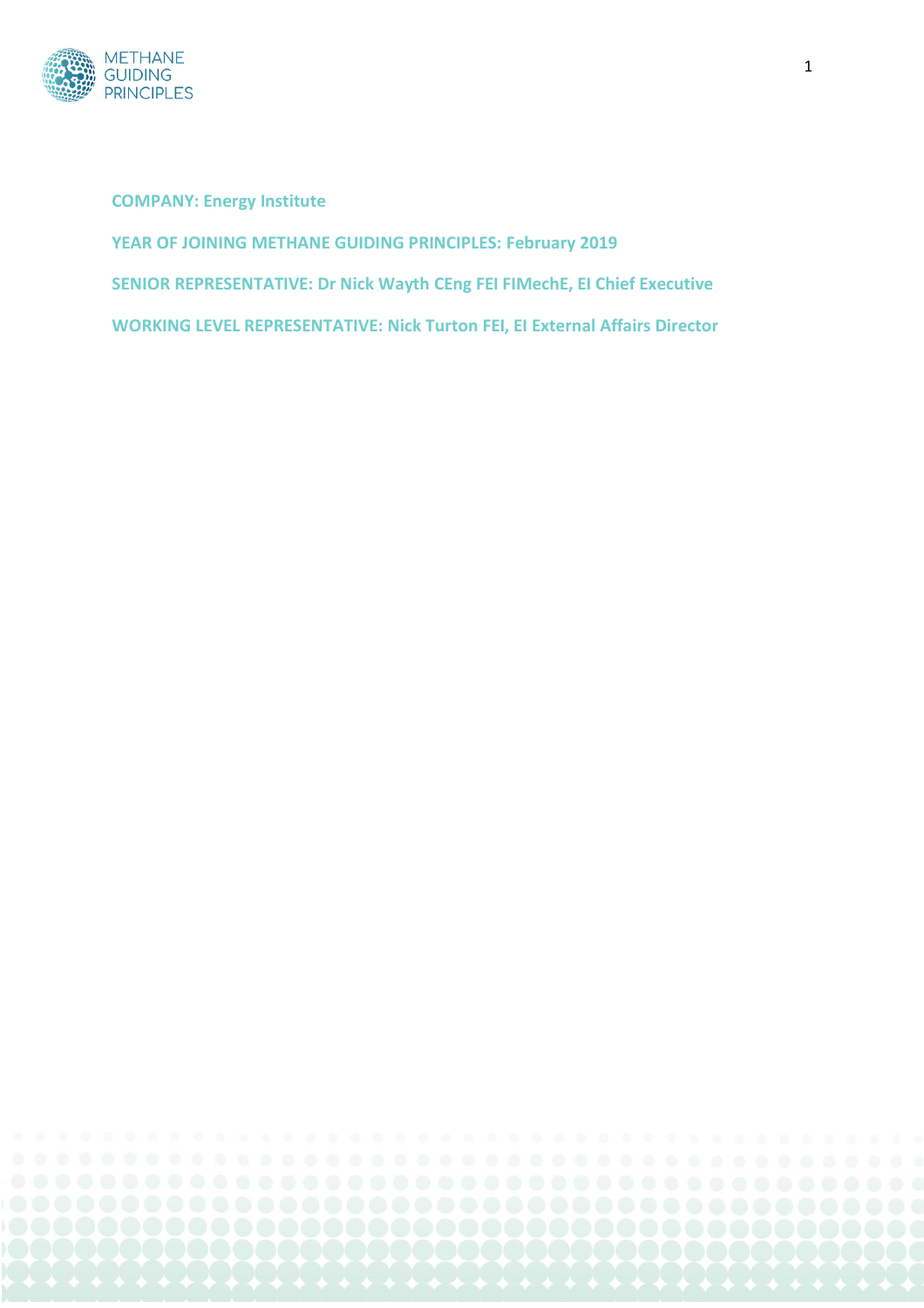

# **Principle One:**

#### Continually reduce methane emissions

- Please state what specific activities or projects your company has undertaken to reduce methane emissions. Please refer to the previous year's annual MGP reporting where applicable to refer to intended activity. Link to sustainability report where relevant to provide further detail.
- Describe how the reduction was achieved including description of the asset type, technology type, timeframe. What was the end result?
- Provide data to support your description e.g. the actual amount of emissions reduction achieved, or the reduction in methane intensity.

| 2021 completed activity | 2022 intended activity |
|-------------------------|------------------------|
| Not applicable          | Not applicable         |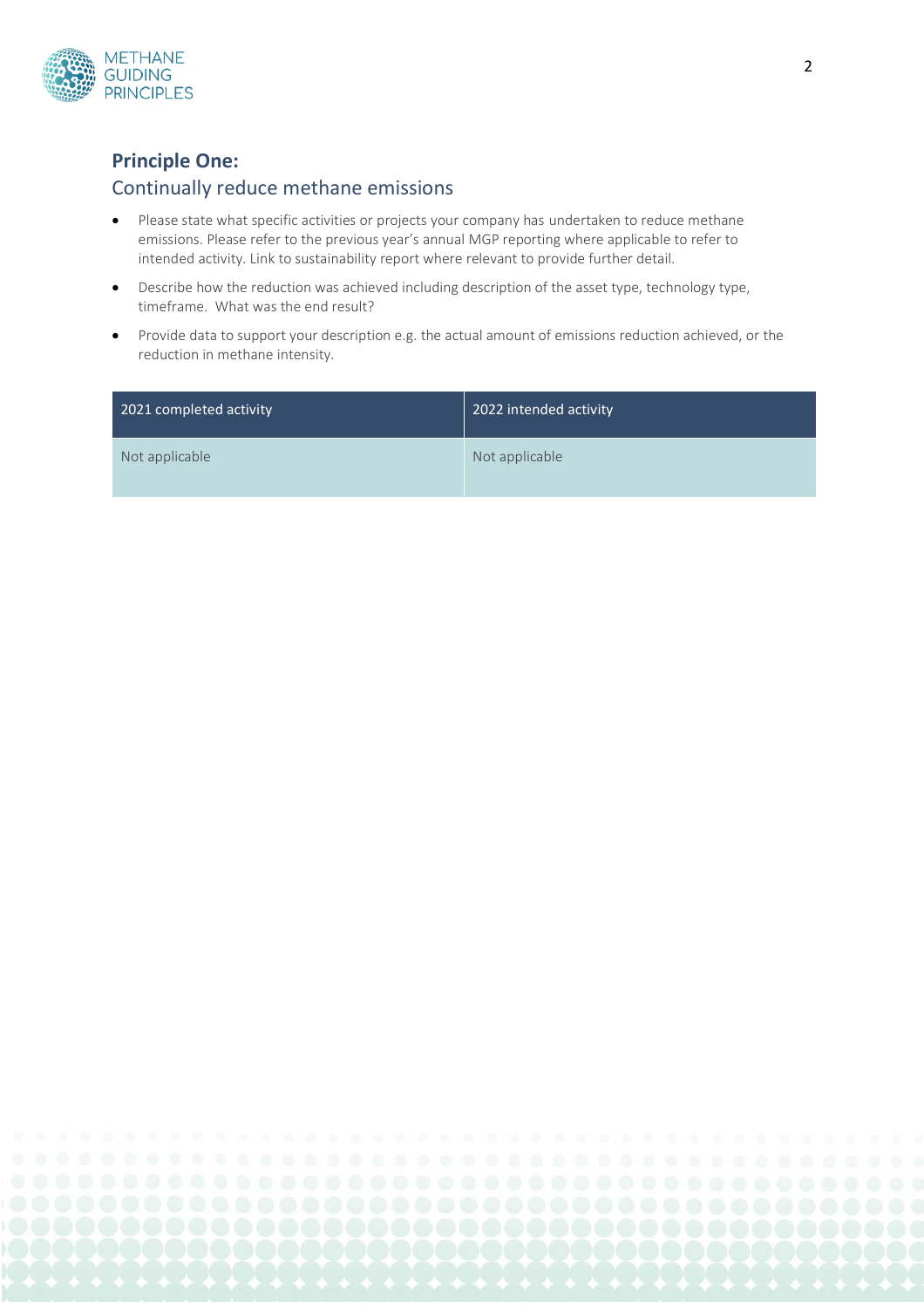

# **Principle Two:**  Advance strong performance across the gas supply chain

Please include answers to the following questions:

- 1. Did you participate in any methane research or plan to do so?
- 2. Did you conduct any outreach on methane management?
- Describe what action you have taken to engage industry players across the value chain to better understand how to achieve robust methane emissions management. Outreach activity could include training sessions, participation in webinars, influencing of NOJV partners, or publication of guidance. Activity could also include commercial incentives or engagement with investors to drive better performance by others.
- Provide details of any outcomes that resulted from your action.

| Thought leadership: The EI placed methane high on<br><b>Thought leadership:</b> International Energy Week, the<br>successor conference to IP Week, will launch in<br>the agenda of (virtual) IP Week in February 2021,<br>provoding a high profile platform for MGP signatories<br>February 2022, one of the global industry's first<br>and supporting organization to speak on 'Europe's<br>opportunities to discuss the methane-related<br>methane moment' and detection & measurement.<br>outcomes of COP26 as well as mitigation strategies<br>and technologies. A dedicated MGP session is<br>Video highlights here.<br>proposed.<br>Awareness raising: The EI additionally used its<br>channels to oil and gas professionals throughout the<br>Awareness raising: The EI is an active participant in<br>year to raise awareness of the challenge of and<br>the MGP Outreach initiative, providing expert and<br>solutions to methane emissions, including social<br>administrative support for coordinated efforts to<br>media, our e-newsletter circulated to 21,000<br>encourage other greater use of MGP resources<br>subscribers and magazine content, eg Petroleum<br>across wider industry.<br>Review, October 2021.<br>El and IPIECA will run short technical webinars to<br>Training: In partnership with the Sustainable Gas<br>provide information and opportunity for dialogue on<br>Institute, Imperial College London the EI introduced<br>employing methane measurement and reduction<br>the Methane Masterclass to its training portfolio<br>technologies and strategies.<br>from July 2021. Available as a two hour elearning<br>module, it is being promoted for bookings here.<br>El communication channels to oil and gas<br>professionals will continue to be used including social<br>media, our enewsletter and, from March onwards,<br>our new integrated magazine New Energy World will<br>include content on methane.<br>Training: The Methane Masterclass elearning will<br>continue to be available and actively promoted. | 2021 completed activity | 2022 intended activity |
|-------------------------------------------------------------------------------------------------------------------------------------------------------------------------------------------------------------------------------------------------------------------------------------------------------------------------------------------------------------------------------------------------------------------------------------------------------------------------------------------------------------------------------------------------------------------------------------------------------------------------------------------------------------------------------------------------------------------------------------------------------------------------------------------------------------------------------------------------------------------------------------------------------------------------------------------------------------------------------------------------------------------------------------------------------------------------------------------------------------------------------------------------------------------------------------------------------------------------------------------------------------------------------------------------------------------------------------------------------------------------------------------------------------------------------------------------------------------------------------------------------------------------------------------------------------------------------------------------------------------------------------------------------------------------------------------------------------------------------------------------------------------------------------------------------------------------------------------------------------------------------------------------------------------------------------------------------------------------------------------------------------------------------------------------------------|-------------------------|------------------------|
|                                                                                                                                                                                                                                                                                                                                                                                                                                                                                                                                                                                                                                                                                                                                                                                                                                                                                                                                                                                                                                                                                                                                                                                                                                                                                                                                                                                                                                                                                                                                                                                                                                                                                                                                                                                                                                                                                                                                                                                                                                                             |                         |                        |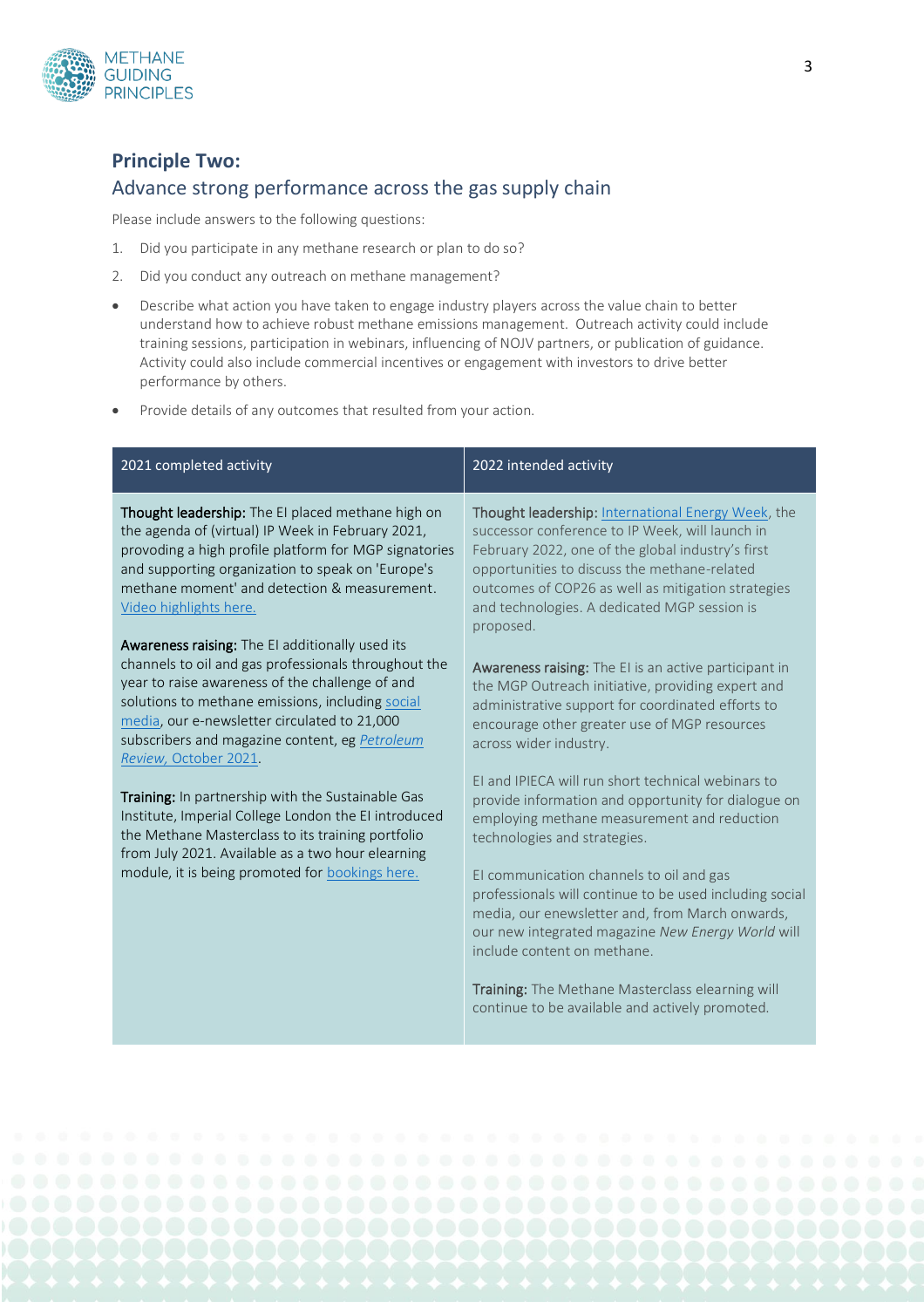

## **Principle Three:**

#### Improve accuracy of methane emissions data

- Describe action taken to improve methane emissions data collection methodologies. This could be application of new technology at an operated site(s), investment and participation in R&D initiatives, development of monitoring/modelling software, or support to research that improves the accuracy of the quantification of methane emissions.
- Where new technology /software has been piloted or adopted, it is helpful to describe how it works, the reasons it was selected, and how it was deployed. Any data that can be shared to demonstrate improvements is useful.
- How these new methods/technolgies has been adopted into your accounting process if at all.

| 2021 completed activity                                                                                                                                                                                                                | 2022 intended activity                                                                                                                                                                                                                                                                                                                                                                          |
|----------------------------------------------------------------------------------------------------------------------------------------------------------------------------------------------------------------------------------------|-------------------------------------------------------------------------------------------------------------------------------------------------------------------------------------------------------------------------------------------------------------------------------------------------------------------------------------------------------------------------------------------------|
| <b>Good Practice:</b> El worked with industry<br>represntatives on its upstream environmental group<br>(USEG) to understand operational challenges around<br>measurement and reporting, feeding into MGP good<br>practice development. | Good Practice: USEG will continue to be a key expert<br>channel for providing feedback on MGP good<br>practice resources. USEG members are piloting the<br>methane cost model tool to help asset managers<br>determine baseline methane emissions, screen<br>potential mitigation options, and determine options<br>that are most cost effective and result in the most<br>emission reductions. |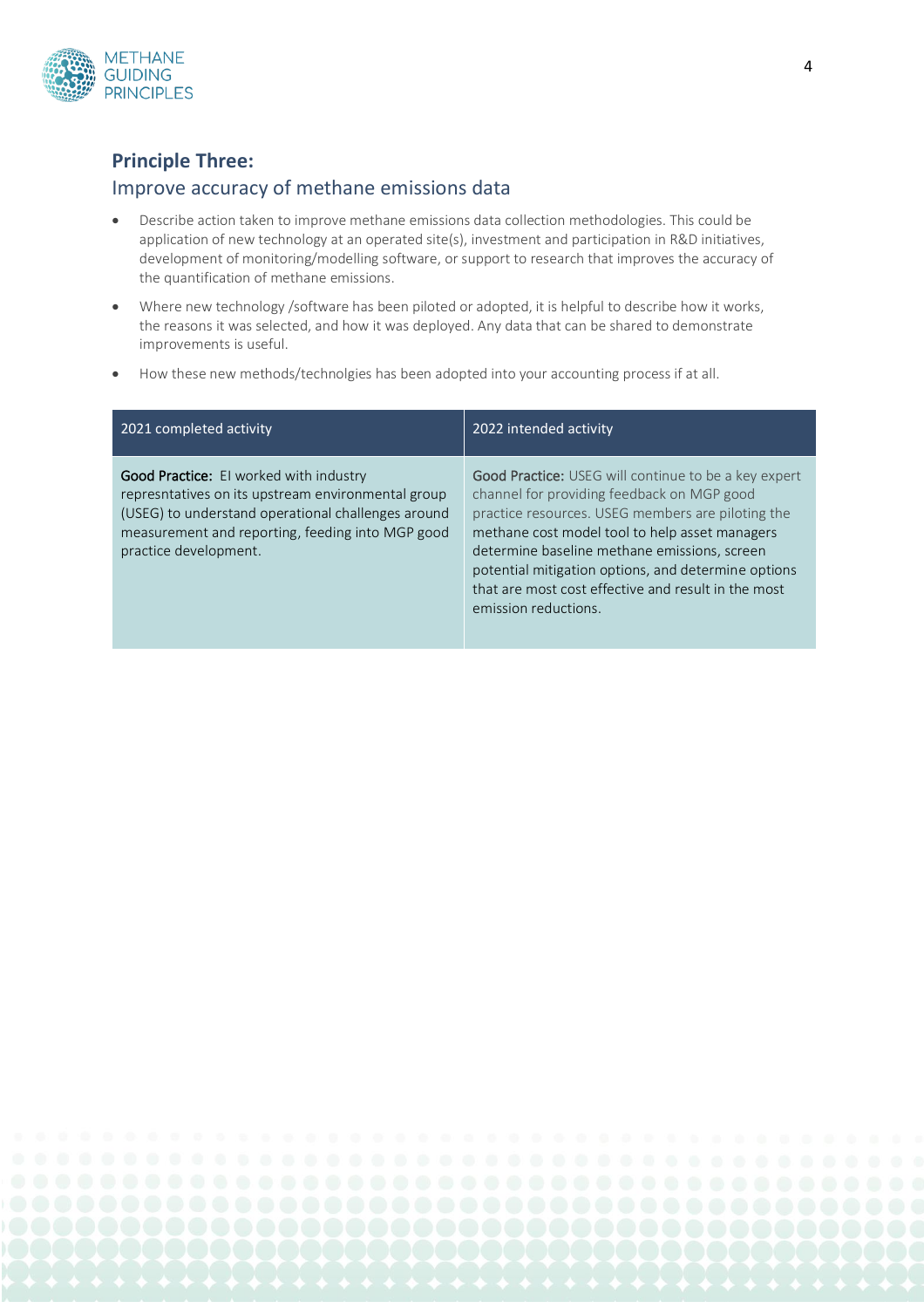

# **Principle Four:**

# Advocate sound policy and regulations on methane emissions

Advocacy consists of active participation in legal consultation processes, external policy statements, and direct engagement with government

• Consider providing details on the region or regulation involved, how you undertook your advocacy, others involved, and the outcome.

| 2021 completed activity                                                                                                                                                                                                     | 2022 intended activity |
|-----------------------------------------------------------------------------------------------------------------------------------------------------------------------------------------------------------------------------|------------------------|
| The EI was a signatory to MGP initiative submissions<br>to the European Commission in relation to the EU<br>Methane Strategy, advocating tighter environmental<br>standards for territorially-produced and imported<br>gas. | <b>TBC</b>             |